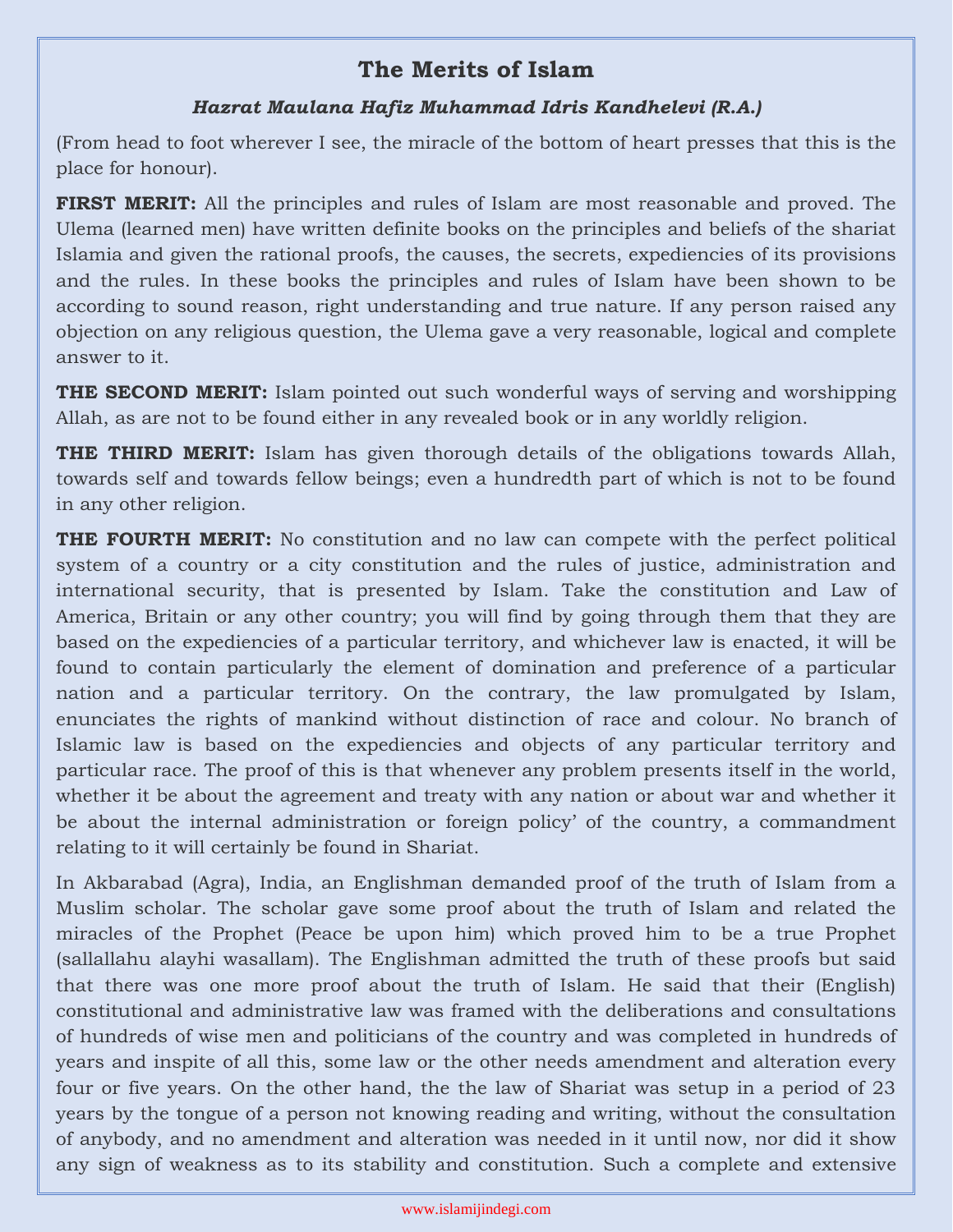constitution and code cannot be made without revelation from Allah. The scholar then inquired of that Englishman as to why he did not embrace Islam. He replied that if he did so, his service and salary would come to an end. On hearing this, the scholar kept quiet. It came to be known afterwards that the Englishman embraced Islam some time later. (Page No. 240 of Tuhfatul Hind).

**THE FIFTH MERIT:** No other religion contains even a shadow of the science of ethics and manners as contained in Islam. This will be proved by a perusal of the books "Ihya-ul-Ulum" (Renaissance of Learning) and "Kimyae-Saadat" (Alchemy of Virtue) by Imam Gazali (may his soul rest in peace). All these things are taken from the Holy Qur'aan and Hadis of Prophet (sallallahu alayhi wasallam).

**THE SIXTH MERIT:** No other religion contains the injunctions about the prevention and restraint of the carnal desires, evil instincts and worldly pleasures and about the protection of the chastity and character of women as are found in Islam.

Islam enjoined Hijaab for women and prohibited men from casting their looks on women, so that the chastity and character of women mav not be tarnished and descent and progeny may not become doubtful.

Islam has prohibited singing and music because it leads to sexual waywardness.

Islam has prohibited alcoholic drink because it takes away the faculty of reason which is the most valuable gift in the world. Therefore, the Shariat of Islam has prohibited all those intoxicating things which cause the destruction and annihilation of the faculty of reason. People should be thankful to Islam which has protected our faculties of reason, upon which depends our faith and worldly affairs.

Islam has prohibited usury and gambling which are the causes of man's spiritual and temporal degeneration. Islam enjoins you to advance 'Qarz-e-hasana' (loan without interest) to others when they need it. That is, you should help them by advancing loan without interest and if you gain some profit out of any pledged article, such profit should be credited towards the principal loan. Help the needy when they are in need and advance loans to them without making them feel obliged. Allah is not kind to one who is not kind to men. This is the teaching of Islam.

The creed of usury tells you that you shold take advantage of the miseries and needs of the needy, and should increase wealth by advancing loan on interest to them, without doing any work or labour. If the debtor is unable to pay the debt in time, give him fürther time with a smiling face, so that the interest is doubled and trebled and you may eventually put his house and property to auction.

The results of usury are briefly as follows:

- 1) Mutual help and obligation come to an end.
- 2) It makes a man hard-hearted instead of kind-hearted.

3) One addicted to this evil is pleased to see others in trouble and he is always on the look out to find a needy person so that by showing sympathy, he may be able to entrap him in the net of loan and get his property auctioned.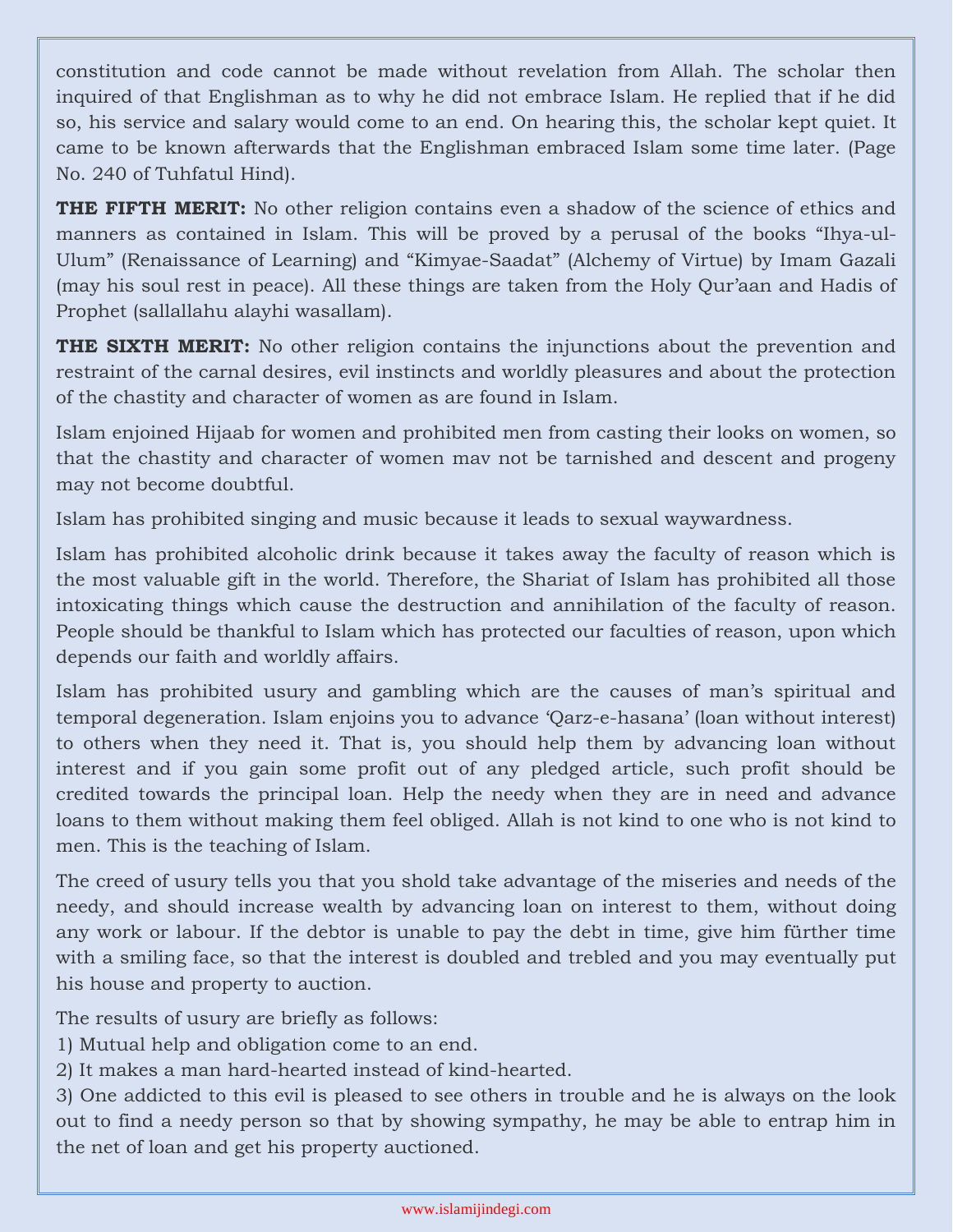4) When avarice and greed of wealth is augmented, his conscience teaches him various ways of dishonesty and fraud.

5) Gradually such a person becomes indolent and a pleasure-seeker. When he sees that he accumulated so much wealth to enable him to earn thousands, rather lacs, of rupees without any exertion and labour, he does not care to take the trouble of indulging in trade, cultivation of land or industry, upon which depends the progress of the country. If the capitalists invest their capital only to secure interest and do not establish any industrial factory, the country will not make any progress.

In short, Islam has completely prohibited indulgence in revelry and carnal desires, and has made adequate provision for the protection of honour, chastity, descent and progeny of women. It has also prohibited the dirtness of usury, because Islam does not tolerate such an acquisition of money which generates dishonesty, fraud, cruelty, hard-heartedness and pleasure over the trouble of the afflicted.

Communism exhorts the poor to rob the Capital of the Capitalists and bring them down to the level of beggars and labourers.

But Islam enjoins the rich and wealthy people to pay the Zakat and to help the poor by giving alms to them without letting other people know of it in the least. It is not valid for you to let your neighbour go to bed hungry. When you give alms and charity to anybody, you should not press your obligation upon him, but you should thank Allah who enabled you to help others, because if Allah wished He could do the reverse. If any needy person be not inclined to accept charity, help him by advancing Qarz-e-Hasana (Loan without interest) to him.

Islam enjoins the poor not to cast their looks on the property of others, to remain content with their poverty, rather, to be grateful to Allah because poverty is also a blessing which was conferred by Allah on His friends. Ibrahim (Khalilullah), Muusa (Kalimullah) and Christ (Roohullah) were blessed with the gift of poverty and He granted Namrood, Pharaoh and the Jews the tempting sovereignty of this transcient world. When the rulers of states were intoxicated with power, wealth and position and became so proud and haughty as to defy that very Allah Who had granted the kingdom to them, Allah after the lapse of centuries, destroyed them all in no time. Now you may compare the preachings of communism with the teachings of Islam.

**THE SEVENTH MERIT:** Islam is the gist of the Shariats of all the prophets and the essence of wisdom of all the wise men. There is not a single good and virtue which has not been enjoined and there is not a single evil and vicious act which has not been prohibited. Imam Rabbani Mujaddid Alfi-Sani (may his soul rest in peace) in one of his letters says :

"The personality of Sarware Alam (Leader of the Universe) Muhammad Messenger of Allah, (peace be upon him) was the reflector of all the attributes and virtues. The Book which was revealed on him, that is, the Holy Qur'aan, is the gist of all the Divine Books which were revealed on all the prophets and his Shariat is the gist and essence of all those Shariats and the practices and religious services of his Shariat are the combinations of the religious services of the angels and of the whole universe. Some Angels are ordained to undertake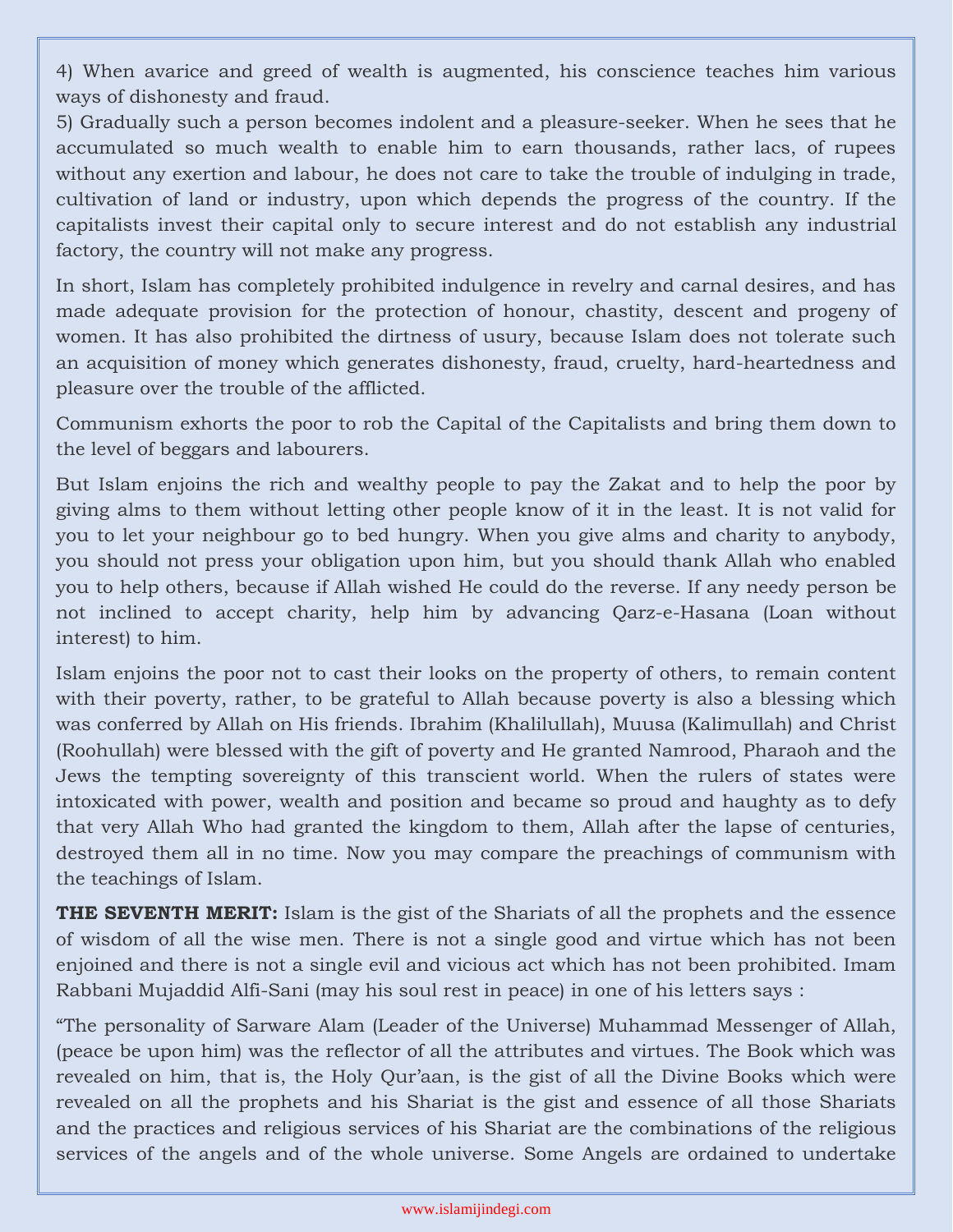Ruku (bowing) some Sajud (prostration) some Qiyam (standing erect). In Salaat (Muslim Prayer) all these services are combined. On previous communities, some had the morning prayer as obligatory, others had other prayers and on this community (of Islam) all the prayers have been made obligatory. The religious services of this community are the combination of the diffèrent religious services of the earlier communities. Therefore, to act on the Shariat of Muhammad (peace be on him), as a matter of fact, is to act upon all the Shariats; and to deny the Shariat of Muhammad (peace be on him) is to deny all the Shariats. To affirm our Prophet (peace be on him) is to affirm all the prophets (peace be on them). and to deny him to deny all the prophets. Therefore, the believers in him are the best communities and the deniers of him are the worst of communities." (Extract from 79th maktoob from Daftare Awwal).

**THE EIGHTH MERIT:** The Economic law of Islam is based on this principle that no one should be left unprovided for. It is the primary duty of an Islamic State that it should establish a "Baitul Mal" -(Public Treasury) and realise Zakat, charities and other recoveries and spend the Zakat collected from a particular town on the poor and the destitute of that town and to spend only that portion of it elsewhere which is left after making provision for the deserving people of that town. It is also the duty of an Islamic State that if any non-Muslim is unable to earn livelihood, he should be maintained from the Baitul Mal of the Islamic State.

**THE NINTH MERIT:** The judicial and criminal system of Islam is fully responsible for maintenance of public peace and order. It enjoins to cut the hands of the thieves so that no thief may dare even to look at the property of others. It enjoins to whip and stone the adulterers so that no bad character be able to defile the chastity and character of women and may not thereby make doubtful the descent and progeny of any family, and thus prevent the illegitimate issues from becoming co-sharers in the inheritance along with the legitimate issues.

The present form of Government not only fails to prevent the theft and adultery, but allows them to thrive day by day, and the simpletons regard it as progress and democracy and regard the Islamic penal law to be barbarous. By Allah, Reason tells us that the barbarity is far better as compared to the prevailing civilisation and democracy which puts the honour and property into danger. There is no latitude for the thieves and the bad characters in the Islamic law as said: "It is as bad to do good to the bad as to do evil to the good".

The fact that a particular law of the land creates anxiety among the thieves and the bad characters, is a clear proof of that law being just and right. Therefore, the fact that Islamic Penal law makes the thieves and knaves nervous is a clear proof of its being just and right.

**THE TENTH MERIT:** The Islamic law is plain and clear and not vague and complicated. The Islamic law does not tolerate that a case should remain pending for tens of years and the time and money of the parties should be wasted on the hearings; and the court that fails to grasp the facts of each case within a reasonable time is in all probability itself afflicted with the evils of bribery and corruption. In Islamic law there is no room for a barrister or a vakil to prove the truth as falsehood and vice versa. The law which is so